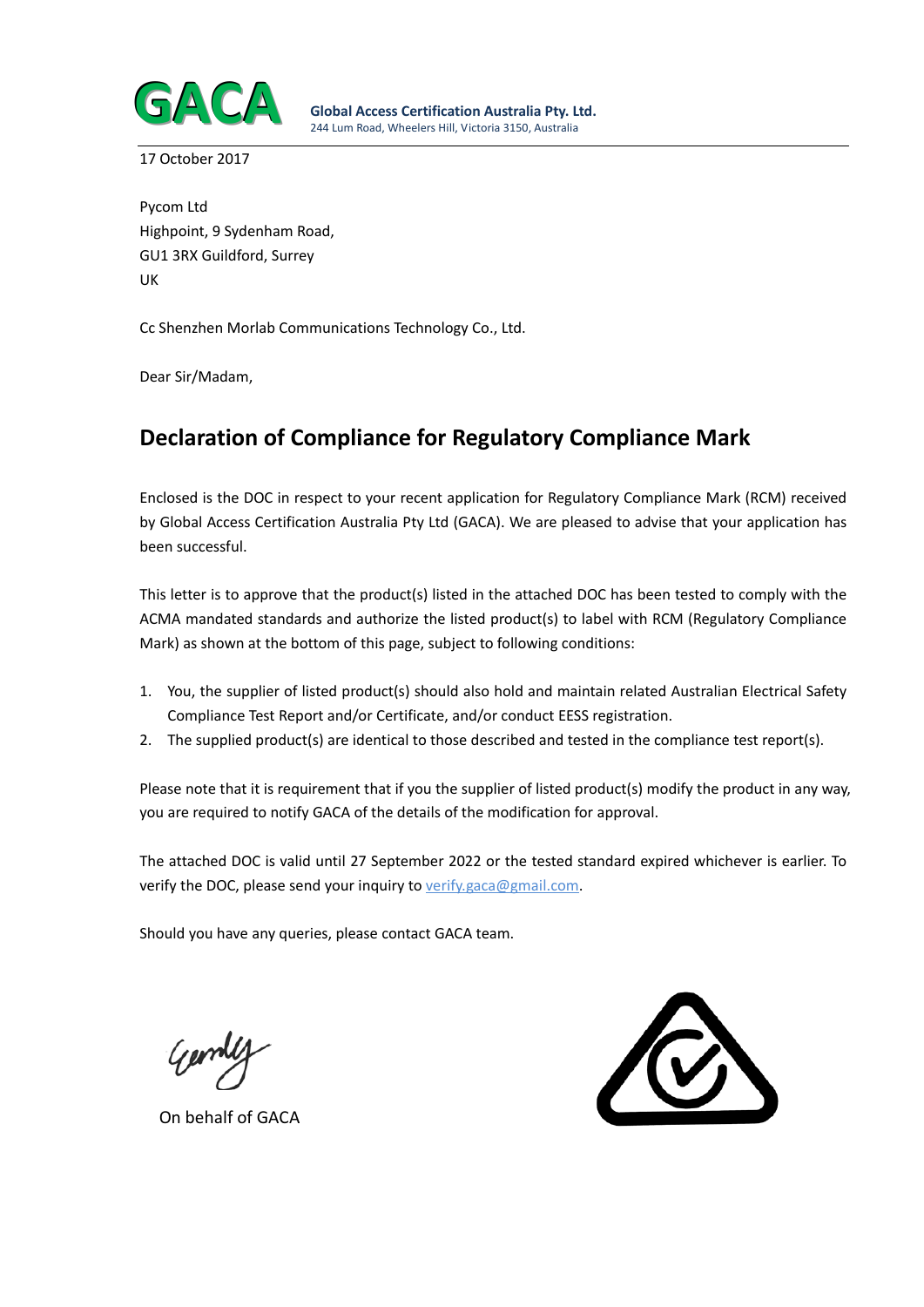## Supplier's declaration of conformity



As required by the following Notices:

- > *Radiocommunications (Compliance Labelling - Devices) Notice 2014* made under section 182 of the *Radiocommunications Act 1992*;
- > *Radiocommunications Labelling (Electromagnetic Compatibility) Notice 2008* made under section 182 of the *Radiocommunications Act 1992*
- > *Radiocommunications (Compliance Labelling – Electromagnetic Radiation) Notice 2014* made under section 182 of the *Radiocommunications Act 1992* and
- > *Telecommunications (Labelling Notice for Customer Equipment and Customer Cabling) Instrument 2015* made under section 407 of the *Telecommunications Act 1997*.

#### **Instructions for completion**

> *Do not return this form to the ACMA*. This completed form must be retained by the supplier as part of the documentation required for the compliance records and must be made available for inspection by the ACMA when requested.

**Supplier's details** 

Company Name (OR INDIVIDUAL)

**Pycom Ltd**

TRADING AS **--**

Street Address (AUSTRALIAN or NEW ZEALAND)

**Highpoint, 9 Sydenham Road, GU1 3RX Guildford, Surrey UK**

## **Authorised RCM Compliance Consultant details**

Company Name (OR INDIVIDUAL)

**Global Access Certification Australia Pty. Ltd.**

TRADING AS -

Street Address (AUSTRALIAN or NEW ZEALAND)

**244 Lum Road, Wheelers Hill, VIC 3150, Australia**

Supplier code number

**N/A, overseas**

**OR**

ABN/ARBN

**N/A, overseas**

ACMA supplier code number

(issued by the ACMA prior to 1 March 2013)

**E4868**

### **OR**

ACN/ARBN

**611 807 802**